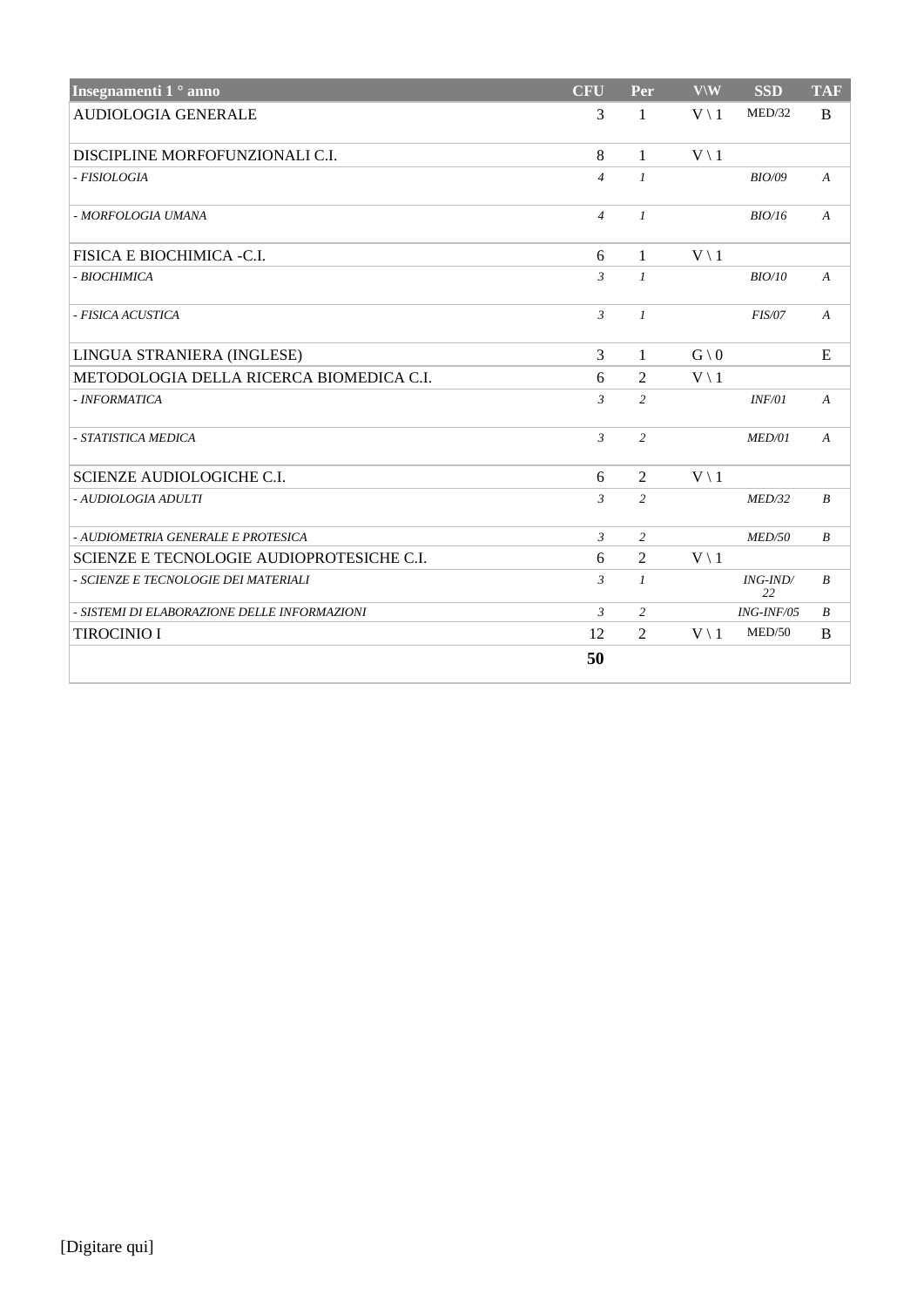| Insegnamenti 2 <sup>°</sup> anno                            | <b>CFU</b>     | Per            | $V \setminus W$ | <b>SSD</b>    | <b>TAF</b>       |
|-------------------------------------------------------------|----------------|----------------|-----------------|---------------|------------------|
| MEDICINA INTERNA, CHIRURGIA GENERALE E<br>FARMACOLOGIA C.I. | 9              | 1              | $V \setminus 1$ |               |                  |
| - CHIRURGIA GENERALE                                        | $\mathfrak{Z}$ | $\mathcal{I}$  |                 | MED/18        | $\boldsymbol{A}$ |
| - FARMACOLOGIA                                              | $\mathcal{E}$  | $\mathcal{I}$  |                 | BIO/14        | $\boldsymbol{B}$ |
| - MEDICINA INTERNA                                          | $\mathfrak{Z}$ | $\mathcal{I}$  |                 | MED/09        | $\boldsymbol{A}$ |
| <b>SCIENZE AUDIOLOGICHE II C.I.</b>                         | $\tau$         | $\mathbf{1}$   | $V \setminus 1$ |               |                  |
| - AUDIOLOGIA INFANTILE                                      | $\overline{4}$ | $\mathcal{I}$  |                 | MED/32        | $\boldsymbol{B}$ |
| - OTORINOLARINGOIATRIA                                      | $\mathfrak{Z}$ | $\mathcal{I}$  |                 | MED/31        | $\boldsymbol{B}$ |
| SCIENZE AUDIOPROTESICHE I C.I.                              | 8              | 1              | $V \setminus 1$ |               |                  |
| - AUDIOPROTESI I                                            | $\overline{4}$ | $\mathcal{I}$  |                 | MED/50        | $\boldsymbol{B}$ |
| - AUDIOPROTESI II                                           | $\overline{4}$ | $\mathcal{I}$  |                 | <i>MED/50</i> | $\boldsymbol{B}$ |
| NEUROSCIENZE -C.I.                                          | 6              | 2              | $V \setminus 1$ |               |                  |
| - NEUROLOGIA                                                | $\mathfrak{Z}$ | 2              |                 | MED/26        | $\boldsymbol{B}$ |
| - OTONEUROLOGIA                                             | $\mathfrak{Z}$ | $\overline{c}$ |                 | MED/32        | $\boldsymbol{B}$ |
| PSICOLOGIA GENERALE                                         | 3              | $\overline{2}$ | $V \setminus 1$ | $M-PSI/01$    | B                |
| <b>TIROCINIO II</b>                                         | 19             | $\overline{2}$ | $V \setminus 1$ | MED/50        | B                |
| LABORATORIO PROFESSIONALE SPECIFICO                         | 3              | 2              | $G \setminus 0$ |               | $\mathbf{F}$     |

**55**

**50**